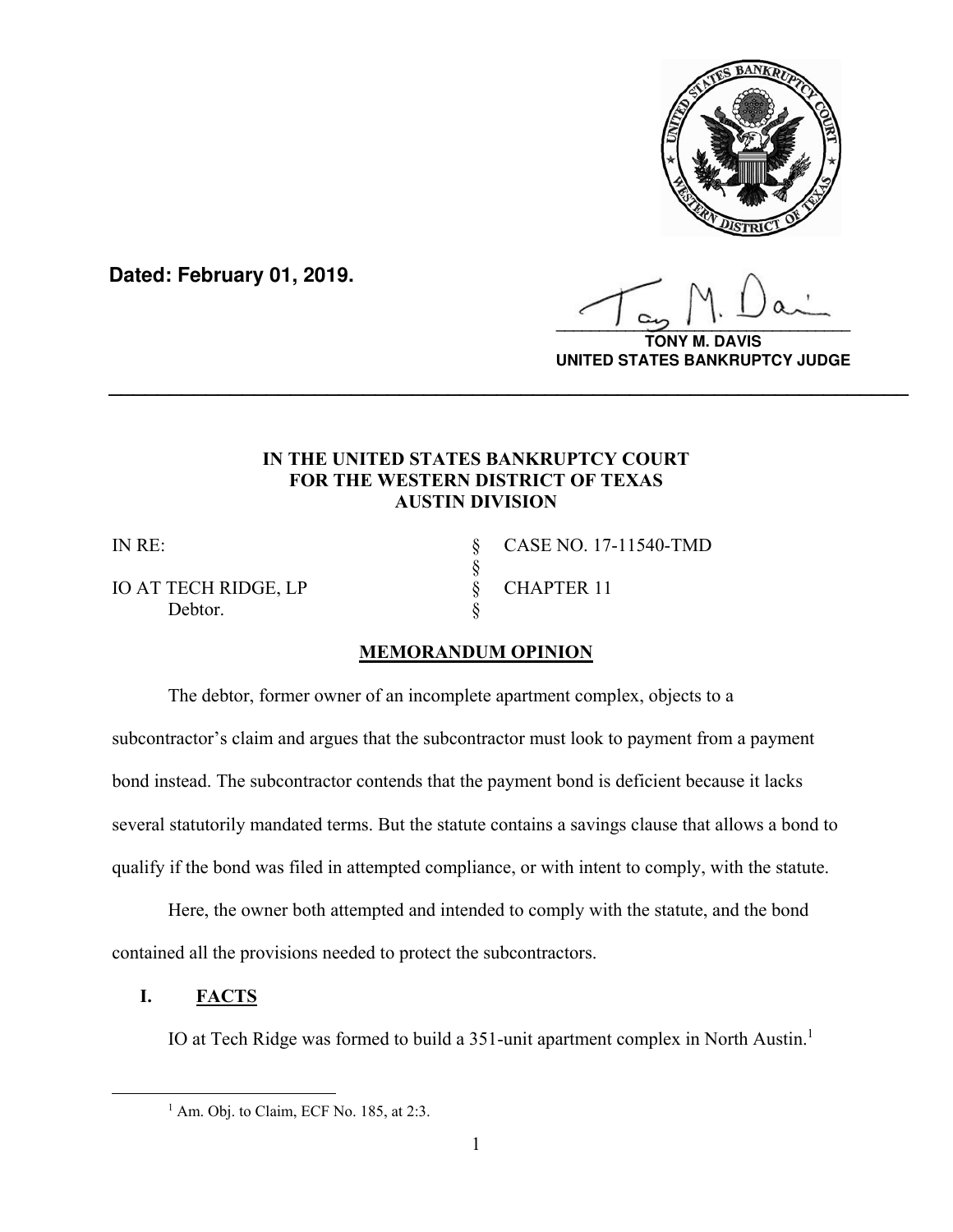The development was largely funded through a loan acquired from Berkadia and endorsed by the U.S. Department of Housing and Urban Development.<sup>2</sup> In 2014, IO and ICI Construction entered into a construction contract and began construction.<sup>3</sup> With the contract, IO signed a Payment Bond for \$39.7 million that was issued by Hartford Fire Insurance.<sup>4</sup> Disputes arose between IO and ICI that caused IO to terminate the construction contract in  $2016$ <sup>5</sup>. Litigation then ensued in state court.<sup>6</sup> A few months later, Power Design, an electrical subcontractor on the project, intervened in the lawsuit.<sup>7</sup> It contends that ICI owes it over \$1.5 million.<sup>8</sup>

Over a year later, IO filed bankruptcy and Power Design filed a claim in the bankruptcy case for \$714,809 based on a statutory Mechanic's and Materialman's lien that it had filed against the property before litigation began.<sup>9</sup> Meanwhile, the property was sold and the IO, after paying the debt owed to Berkadia, taxes, and costs of sale, retained about \$409,000 in net sales proceeds.10 Power Design's lien, if it has one, attaches to those proceeds.

In September 2018, IO, ICI, and Hartford entered into a settlement agreement.<sup>11</sup> Under the settlement agreement, ICI agreed to pay \$300,000 to IO for the benefit of IO's bankruptcy estate, to indemnify IO for claims asserted by any subcontractor of ICI related to the construction project, and the parties agreed to keep the Payment Bond in place.<sup>12</sup>

 $\overline{\phantom{a}}$  $2$  Am. Obj. to Claim, ECF No. 185, at 2:3.

<sup>&</sup>lt;sup>3</sup> Am. Obj. to Claim, ECF No. 185, at 2:4.

 $4$  Am. Obj. to Claim, ECF No. 185, at 2:4; Ex. B.

<sup>5</sup> Am. Obj. to Claim, ECF No. 185, at 2:5.

<sup>6</sup> Am. Obj. to Claim, ECF No. 185, at 2:6.

 $<sup>7</sup>$  Resp. to Obj. to Claim, ECF No. 176:1:1.</sup>

<sup>&</sup>lt;sup>8</sup> Resp. to Obj. to Claim, ECF No. 176:1:1.

<sup>&</sup>lt;sup>9</sup> Am. Obj. to Claim, ECF No. 185, at 2:7-9. In February 2018, Power Design removed the state court lawsuit to bankruptcy court. *IO at Tech Ridge, LP v. Hartford Fire Ins. Co.*, Adv. No. 18-01015 (removed Feb. 1, 2018). IO then moved to remand the lawsuit back to state court. *IO at Tech Ridge, LP v. Hartford Fire Ins. Co.*, Adv. No. 18-01015, Mtn. Abstain and Remand, ECF No. 6. After a hearing on the motion, the Court issued a memorandum opinion and entered an order abstaining and remanding the suit to state court. *IO at Tech Ridge, LP v. Hartford Fire Ins. Co.*, Adv. No. 18-01015, ECF Nos. 16, 17.

 $10$  IO Ex. 17.<br><sup>11</sup> Order Granting Mtn. to Comp. and Settle, ECF No. 175.

 $12$  Mtn. to Comp. and Settle, ECF NO. 173 at 4:11, Ex A.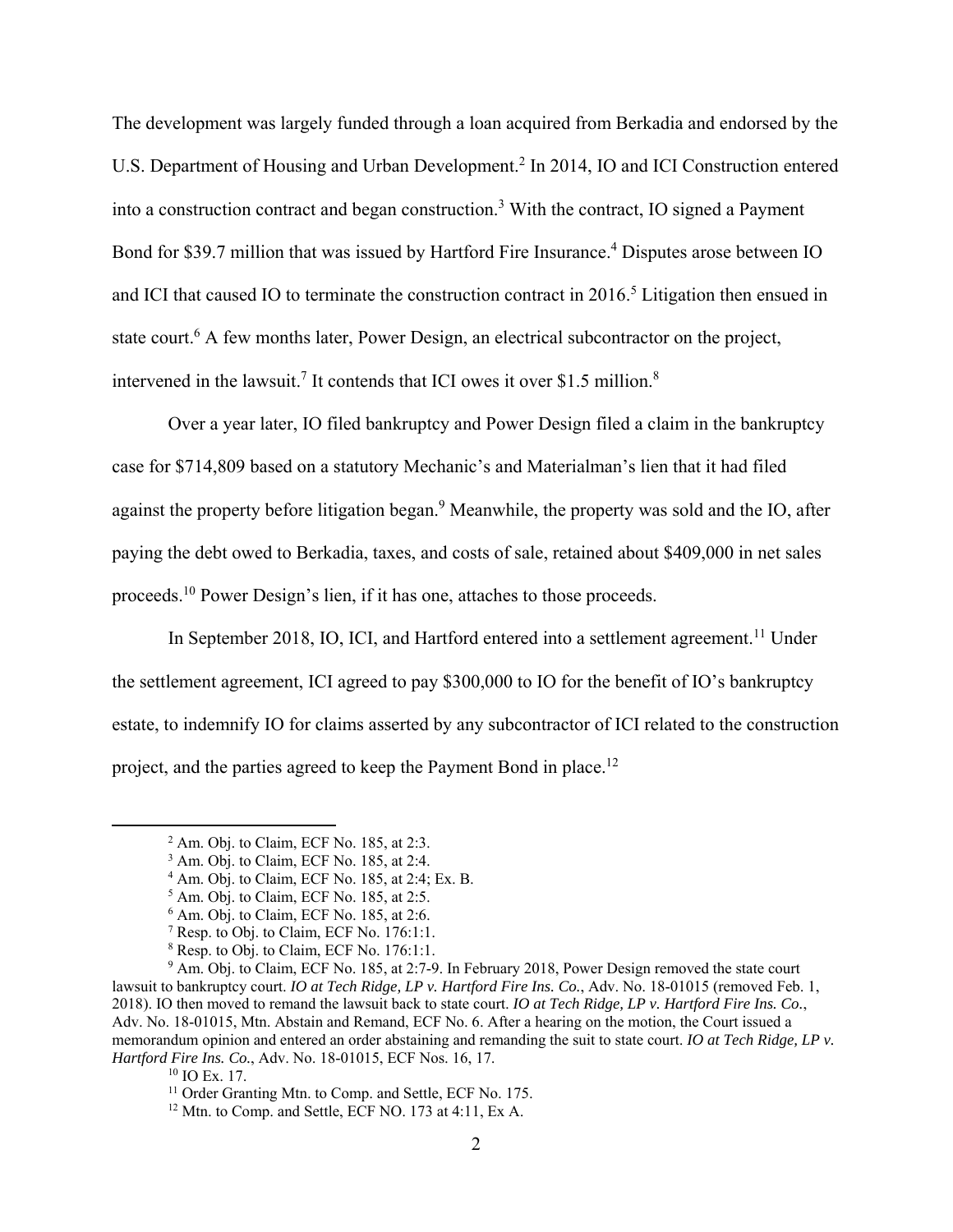## **II. ANALYSIS**

IO now objects to Power Design's lien arguing, in part, that it cannot assert its lien because of the Payment Bond issued by Hartford.<sup>13</sup> In support of its lien, Power Design argues mainly that the Payment Bond is flawed because it does not comply with all of the statutory requirements.<sup>14</sup>

When a payment bond meets the statutory requirement in section 53.202 of the Texas

Property Code, claimants are barred from filing liens against the property owner or seeking

foreclosure of its lien on the owner's property.15 Instead, claimants must seek payment from the

payment bond.16

Section 53.202 states that the payment bond must:

- (1) be in a penal sum at least equal to the total of the original contract amount;
- (2) be in favor of the owner;
- (3) have the written approval of the owner endorsed on it;
- (4) be executed by:
	- (A) the original contractor as principal; and
	- (B) a corporate surety authorized and admitted to do business in this state and licensed by this state to execute bonds as surety, subject to Section 1, Chapter 87, Acts of the 56th Legislature, Regular Session, 1959 (Article 7.19-1, Vernon's Texas Insurance Code);
- (5) be conditioned on prompt payment for all labor, subcontracts, materials, specially fabricated materials, and normal and usual extras not exceeding 15 percent of the contract price; and
- (6) clearly and prominently display on the bond or on an attachment to the bond:
	- (A) the name, mailing address, physical address, and telephone number, including the area code, of the surety company to which any notice of claim should be sent; or
	- (B) the toll-free telephone number maintained by the Texas Department of Insurance under Subchapter B, Chapter 521,

<sup>&</sup>lt;sup>13</sup> Am. Obj. to Claim, ECF No. 185, at 4-5:11.

<sup>14</sup> Resp. to Am. Obj. to Claim, ECF No. 176 at 3:14-16.

<sup>15</sup> Tex. Prop. Code § 53.201(b); *New AAA Apartment Plumbers, Inc. v. DPMC-Briarcliff, L.P.*, No. 14-05- 00485-CV, 2006 WL 2827275, at \*3 (Tex. App.—Houston [14th Dist.] Oct. 5, 2006, no pet.) (mem. op.).

<sup>&</sup>lt;sup>16</sup> Tex. Prop. Code  $\S$  53.201(b).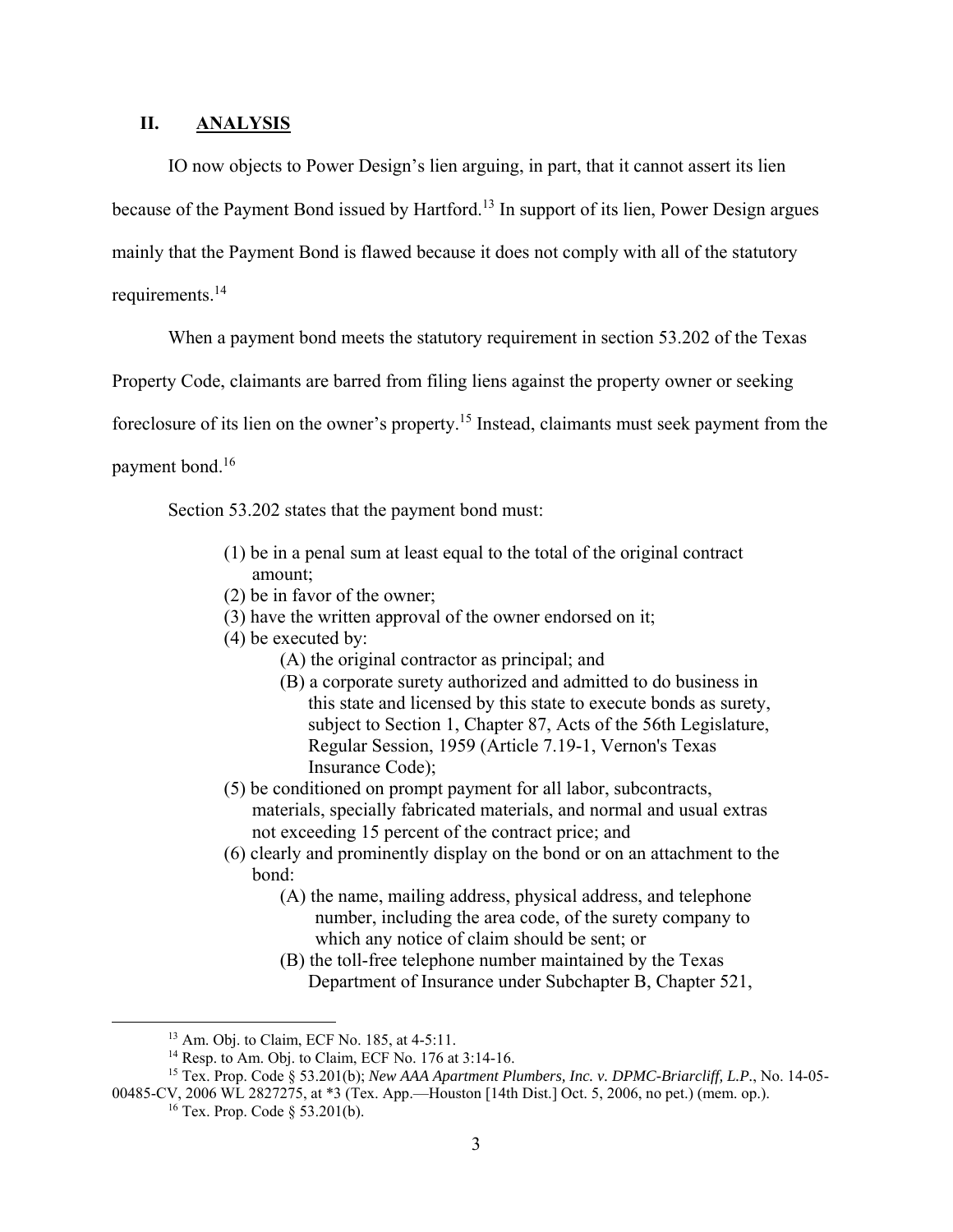Insurance Code, and a statement that the address of the surety company to which any notice of claim should be sent may be obtained from the Texas Department of Insurance by calling the toll-free telephone number. $17$ 

Exacting compliance with these elements will mean the bond qualifies as a statutory payment bond.18 But the statute also provides that "a bond shall be construed to comply with this subchapter . . . if the bond: (1) is furnished and filed in *attempted* compliance with this subchapter; or (2) evidences by its terms *intent* to comply with this subchapter."<sup>19</sup> Unsurprisingly, this provision has spawned litigation.

In *Sherwin-Williams Co. v. American Indemnity Co.*, the Texas Supreme Court was called upon to determine the validity of a bond that contained this language: "The parties execute this bond with the intent to comply with the [payment bond statute]."20 Yet the bond in that case was in an amount less than half the amount of the contract at issue.<sup>21</sup> Even though the bond would "literally" satisfy the language of the savings clause, the Supreme Court found that it was invalid.22 Essentially, the Supreme Court determined that the expressed intent to comply with the statute was belied given that the bond on its face failed the essential purpose of the statute—to get everyone paid.23

In *Sentry Insurance Co. v. Radcliff Materials of Texas, Inc.*, a materials supplier for a subcontractor sued an insurance company seeking recovery from a payment bond.<sup>24</sup> The Texas

 <sup>17</sup> Tex. Prop. Code § 53.202.

<sup>18</sup> *New AAA Apartment Plumbers, Inc. v. DPMC-Briarcliff, L.P.*, No. 14-05-00485-CV, 2006 WL 2827275, at \*3 (Tex. App.—Houston [14th Dist.] Oct. 5, 2006, no pet.) (mem. op.).

<sup>&</sup>lt;sup>19</sup> Tex. Prop. Code § 53.211(a) (emphasis added).

<sup>&</sup>lt;sup>20</sup> 504 S.W.2d 400,  $402$  (Tex. 1973). Chapter 53 of the Texas Property Code incorporates the Hardeman Act. *Laughlin Environmental, Inc. v. Premier Towers, L.P.*, 126 S.W.3d 668, 671, n.4 (Tex. App—Houston [14th Dist.] Jan. 29, 2004, no pet.) (mem. op.). 21 *Sherwin-Williams Co. v. American Indemnity Co.,* 504 S.W.2d 400, 401 (Tex. 1973). 22 *Id.* at 402.

<sup>&</sup>lt;sup>24</sup> Sentry Insurance Co. v. Radcliff Materials of Texas, Inc., 687 S.W.2d 437, 438-39 (Tex. App-Houston [14th Dist.] Feb. 14, 1985, no pet.) (mem. op.).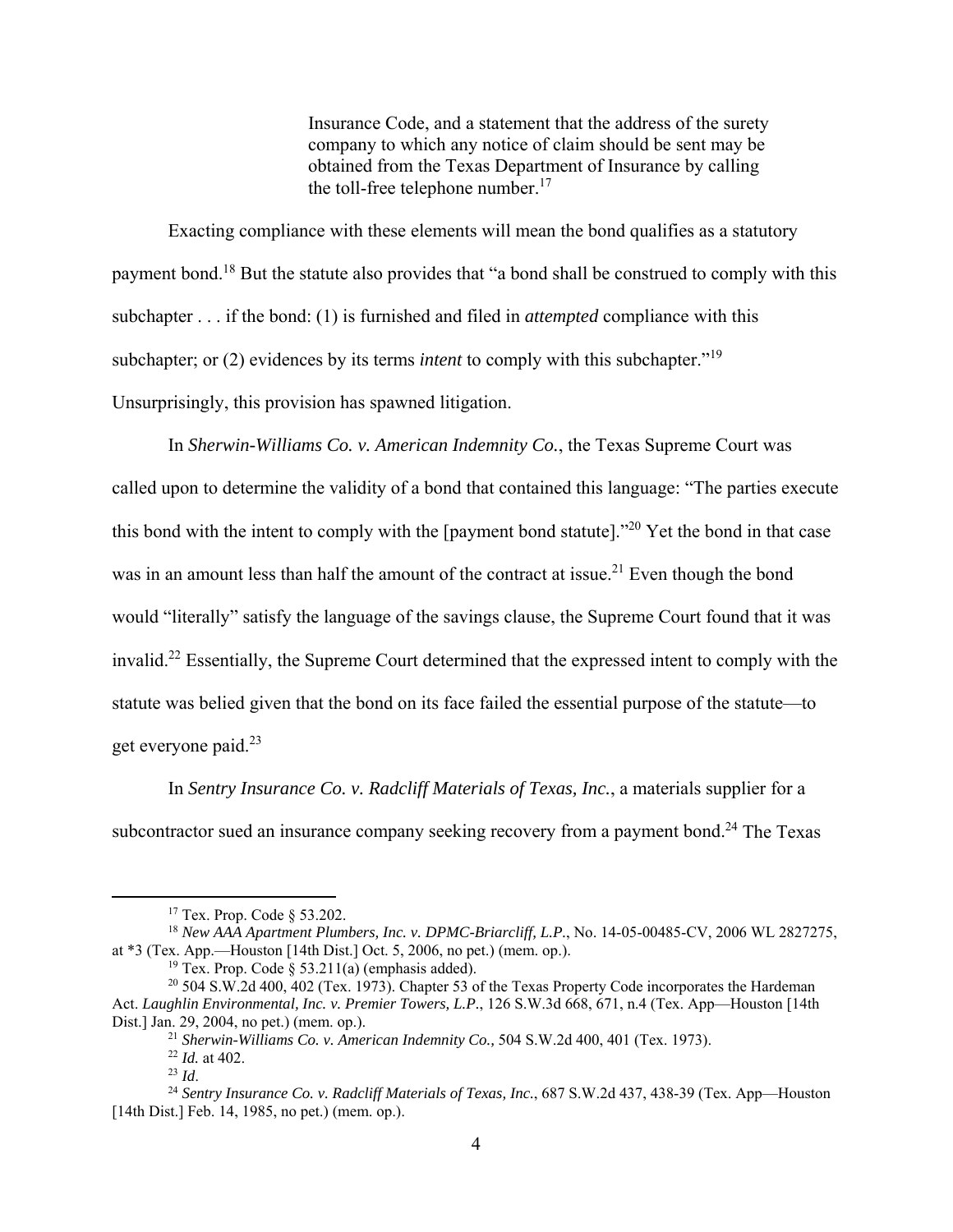Court of Appeals for the 14th District held that the payment bond did not meet the statutory requirements for four reasons.25 First, it was not issued in favor of the owner; instead, it was issued in favor of the original contractor.<sup>26</sup> Second, it was not signed by the contractor as principal; instead, it was signed by Loma, a materials supplier.<sup>27</sup> Most importantly, the bond was not conditioned on prompt payment of all subcontractors and materialmen; instead, it was conditioned on Loma not paying one contractor The court also found that there was no evidence of attempted compliance, or an intent to comply with the statute, because the bond, like the bond the *Sherwin-Williams* case, failed to protect the economic interests of all subcontractors and materialmen.28

Almost twenty years later, the court again looked at this issue in *Laughlin Environmental, Inc. v. Premier Towers, L.P.*<sup>29</sup> In that case, the bond at issue did not reference the Texas Property Code or otherwise say that it was intended to be a statutory payment bond.<sup>30</sup> It also failed to track the terms listed in the statute, like the provisions requiring prompt payment, and—fatally under the *Sherwin-Williams* case—was not equal to the original contract amount.<sup>31</sup> Because the bond was less than the contract amount and potentially insufficient to provide full payment to all laborers, subcontractors, and materialmen, the court had little difficulty declaring that it did not qualify under the statute.<sup>32</sup>

Then, in *New AAA Apartment Plumbers, Inc v. Briarcliff, L.P.*, the Texas Court of

 <sup>25</sup> *Sentry Insurance Co. v. Radcliff Materials of Texas, Inc.*, 687 S.W.2d 437, 439-40 (Tex. App—Houston [14th Dist.] Feb. 14, 1985, no pet.) (mem. op.).

 $^{26}$ *Id.* at 440.

<sup>27</sup> *Id.* 

<sup>28</sup> *Id.*

<sup>&</sup>lt;sup>29</sup> *Laughlin Environmental, Inc. v. Premier Towers, L.P.*, 126 S.W.3d 668 (Tex. App—Houston [14th Dist.] Jan. 29, 2004, no pet.) (mem. op.).

<sup>30</sup> *Id.* at 672-73.

<sup>31</sup> *Id.* at 673-74.

<sup>32</sup> *Id.* at 674-75.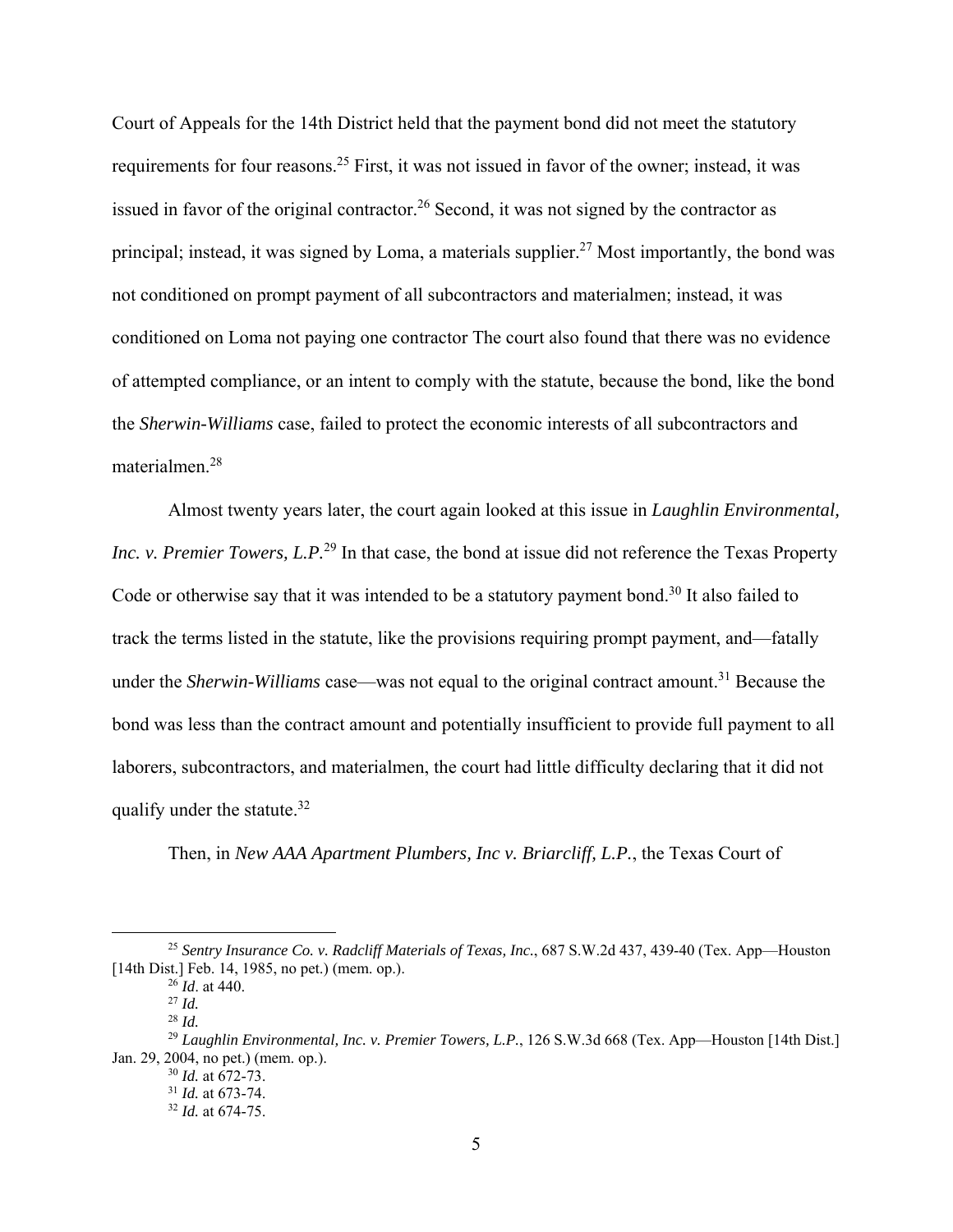Appeals ruled on a payment bond that showed attempted compliance.<sup>33</sup> Unlike the bonds discussed above, the bond was conditioned on prompt payment for all labor and materials and the amount of the bond was equal to the contract amount.<sup>34</sup> The bond also explicitly referenced the statute, was in favor of owner, and was only missing the language in section 53.202(5) that required prompt payment "*not exceeding 15 percent of the contract price*."35 The Court found that this omission was not a "substantial defect."36 The bond contained enough provisions to assure full payment, and attempted compliance was established by the record.<sup>37</sup>

Here, the bond is enough to make sure all subcontractors are paid. First, it is equal to the contract amount.<sup>38</sup> Second, it is conditioned on payment within 90 days.<sup>39</sup> It also shows an intent to comply because the parties modified the form HUD bond to add a reference section 53.001, et seq. of the Texas Property Code and a signature line for the owner, IO, as required by section  $53.202(3).^{40}$ 

Like the bond in *New AAA*, it lacks the prompt payment "not exceeding 15 percent of the contract price" language, but as in *New AAA,* the lack of this language does not preclude a finding that the parties attempted compliance with the statute.<sup>41</sup> And although the bond here does not contain the words "prompt payment," it does contain a more precise provision allowing claimants to sue if they are not paid within 90 days, which is sufficiently prompt.<sup>42</sup>

As Power Design points out, the bond also lacks the phone number for the surety and the

 <sup>33</sup> *New AAA Apartment Plumbers, Inc. v. DPMC-Briarcliff, L.P.*, No. 14-05-00485-CV, 2006 WL 2827275, at \*4-5 (Tex. App.—Houston [14th Dist.] Oct. 5, 2006, no pet.).<br> $^{34}$  *Id.* 

<sup>34</sup> *Id*. 35 *Id.* at \*4.

<sup>36</sup> *Id.* at \*4-5.

<sup>37</sup> *Id.*

<sup>38</sup> IO Ex. 1; Am. Obj. to Clam, ECF No. 185, Ex. B at 17.

<sup>39</sup> IO Ex. 1; Am. Obj. to Claim, ECF No. 185, Ex. B at 18:5.

<sup>40</sup> IO Ex. 1; Am. Obj. to Claim, ECF No. 185, Ex. B at 20.

<sup>41</sup> *New AAA Apartment Plumbers,* 2006 WL 2827275, at \*4-5.

<sup>42</sup> IO Ex. 1; Am. Obj. to Claim, ECF No. 185, Ex. B at 18:5.